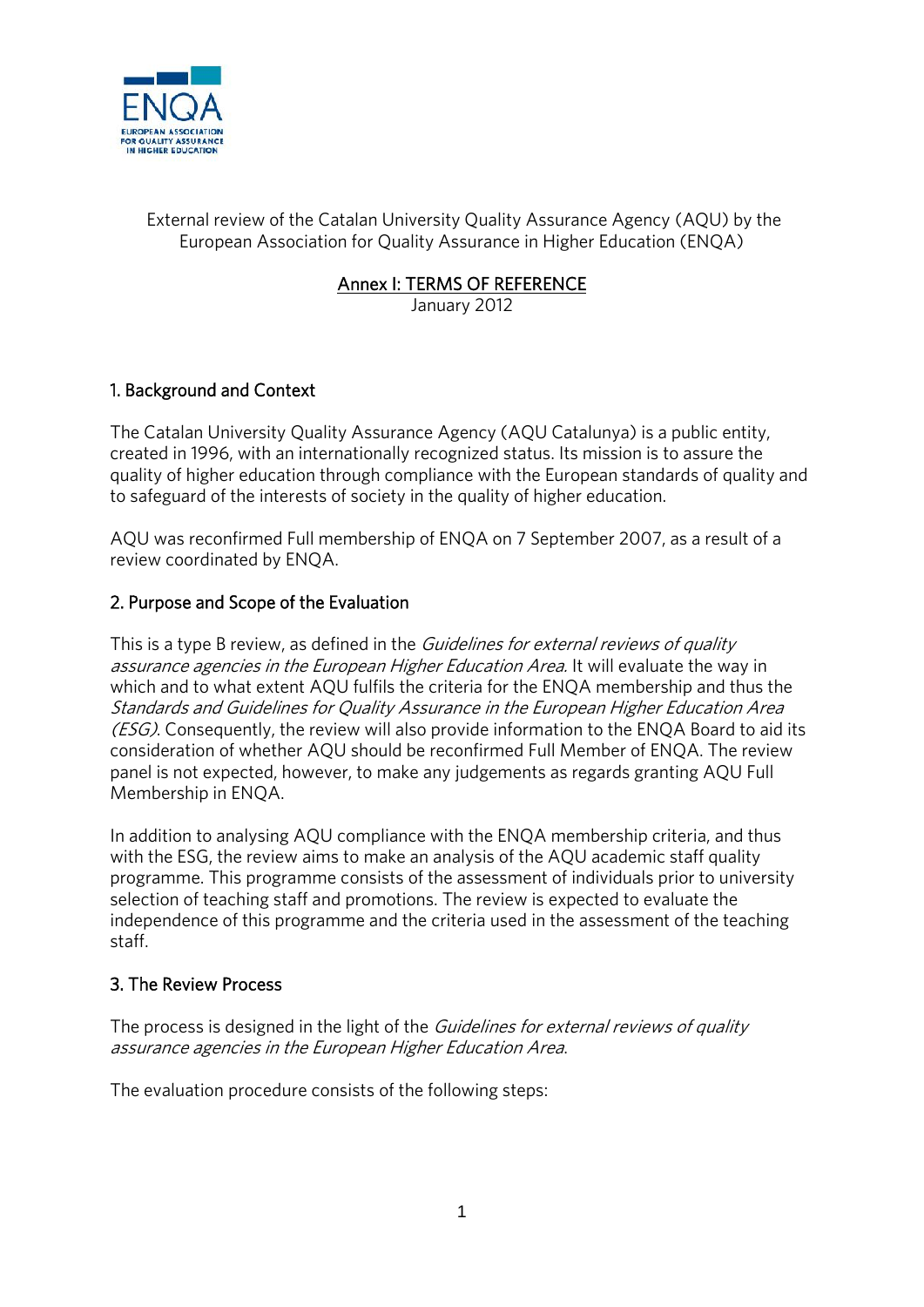

- Formulation of the Terms of Reference and protocol for the review;
- Nomination and appointment of the review panel;
- Self-evaluation by AQU including the preparation of a self-evaluation report;
- A site visit by the review panel to AQU;
- Preparation and completion of the final evaluation report by the review panel;
- Scrutiny of the final evaluation report by the Review Committee of the ENOA Board;
- Analysis of the scrutiny by the ENQA Board and their decision regarding ENQA membership;
- Follow-up of the panel's and/or ENQA Board's recommendations by the agency.

3.1 Nomination and appointment of the review team members

The review panel consists of five members: Four external reviewers (one or two quality assurance experts, representative(s) of higher education institutions, student member) and a review secretary. Three of the reviewers (including the review secretary) are nominated by the ENQA Board on the basis of proposals submitted to ENQA by the national agencies, and are drawn from senior serving members of Board/Council or staff of ENQA member agencies. The fourth external reviewer is drawn from a nomination provided by the European University Association (EUA). The nomination of the student member is asked from the European Students' Union (ESU). One of the panel members serves as the chair of the review.

Current members of the ENQA Board are not eligible to serve as reviewers.

ENQA will provide AQU with the list of suggested experts with their respective curricula vitae to establish that there are no known conflicts of interest. The experts will have to sign a non-conflict of interest statement as regards the AQU review.

3.2 Self-evaluation by AQU, including the preparation of a self-evaluation report

AQU is responsible for the execution and organisation of its own self-evaluation process and shall take into account the following guidance:

- Self-evaluation is organised as a project with a clearly defined schedule and includes all relevant internal and external stakeholders;
- The self-evaluation report is broken down by the topics of the evaluation: background description of the current situation of the Agency; analysis and appraisal of the current situation; proposals for improvement and measures already planned; a summary of perceived strengths and weaknesses;
- The report is well-structured, concise and comprehensively prepared. It clearly demonstrates the extent to which AQU fulfils its tasks of external quality assurance and meets the criteria for the ENQA membership and thus the ESG*.* The report is submitted to the review panel a minimum of four weeks prior to the site visit.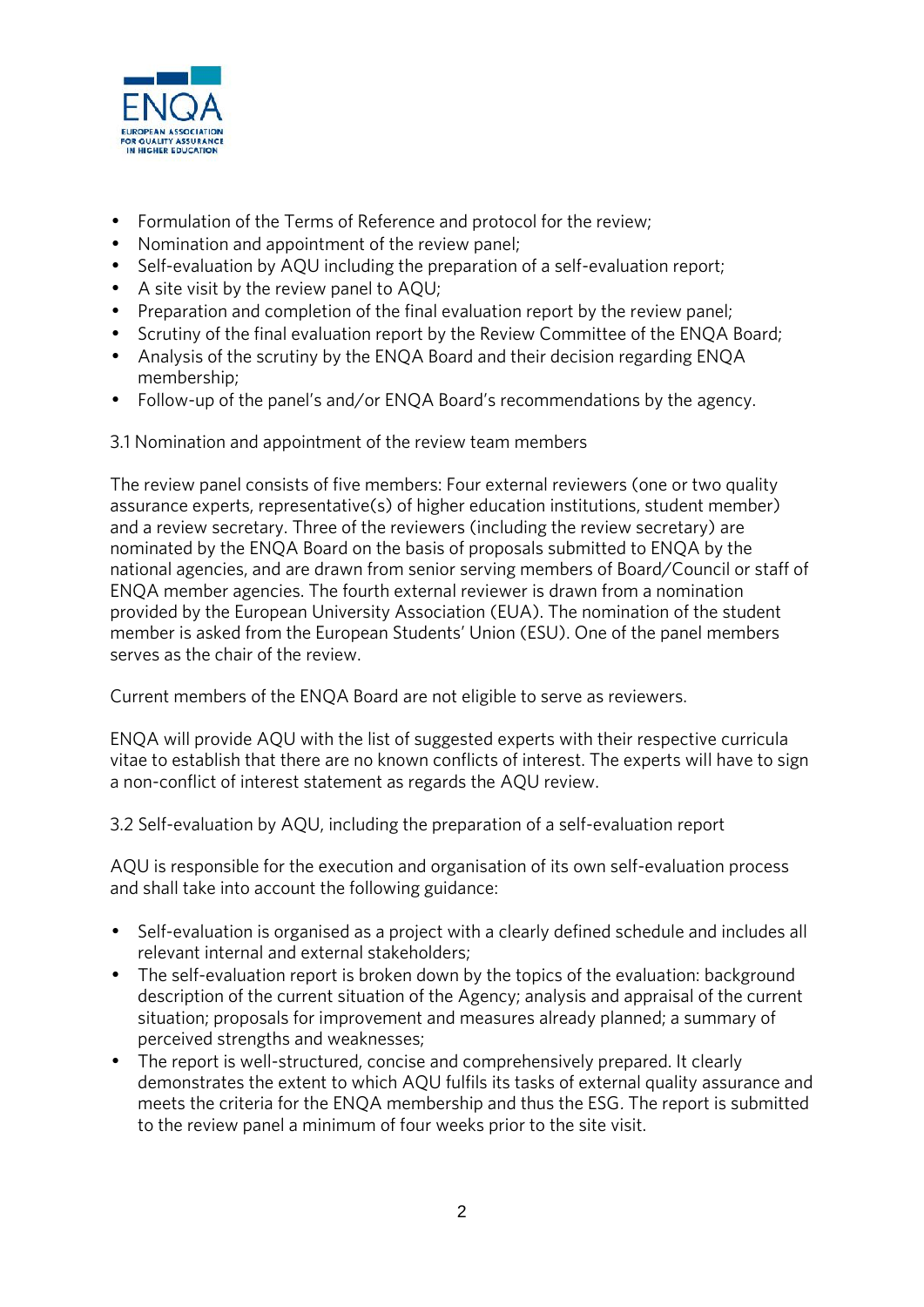

## 3.3 A Site Visit by the Review Panel

AQU will draw up a draft proposal of schedule of the site visit to be submitted to the review panel at least three months before the planned dates of the visit. The schedule includes an indicative timetable of the meetings and other exercises to be undertaken by the review panel during the site visit, the duration of which is 2 days. The approved schedule shall be given to AQU at least two months before the dates of the visit, in order to properly organise the requested interviews.

The review panel will be assisted by AQU in arriving to Barcelona, Spain.

Where appropriate, the site visit will close with an oral presentation and discussion of the major issues of the evaluation between the review panel and AQU.

3.4 Preparation and completion of the final evaluation report

On the basis of the review panel's findings, the review secretary will draft the report in consultation with the review panel. The report will take into account the purpose and scope of the evaluation as defined under article 2. It will also provide a clear rationale for its findings with regards to each ENQA membership criteria. A draft will be submitted for comment to AQU within one month of the site visit for comment on factual accuracy. If AQU chooses to provide a statement in reference to the draft report it will be submitted to the chair of the review panel within two weeks after the receipt of the draft report. Thereafter the review panel will take into account the statement by AQU, finalise the document and submit it to AQU and ENQA.

The report is to be finalised within two months of the site visit and will not exceed 40 pages in length.

### **4. Follow-up Process and Publication of the Report**

AQU will consider the expert panel's report and inform ENQA of its plans to implement any recommendations contained in the report. Subsequent to the discussion of the evaluation results and any planned implementation measures with ENQA, the review report and the follow-up plans agreed upon will be published on the AQU website.

### **5. Budget**

5.1 AQU shall pay the following review related fees:

- Chair: 5,000 EUR
- Review secretary: 5,000 EUR